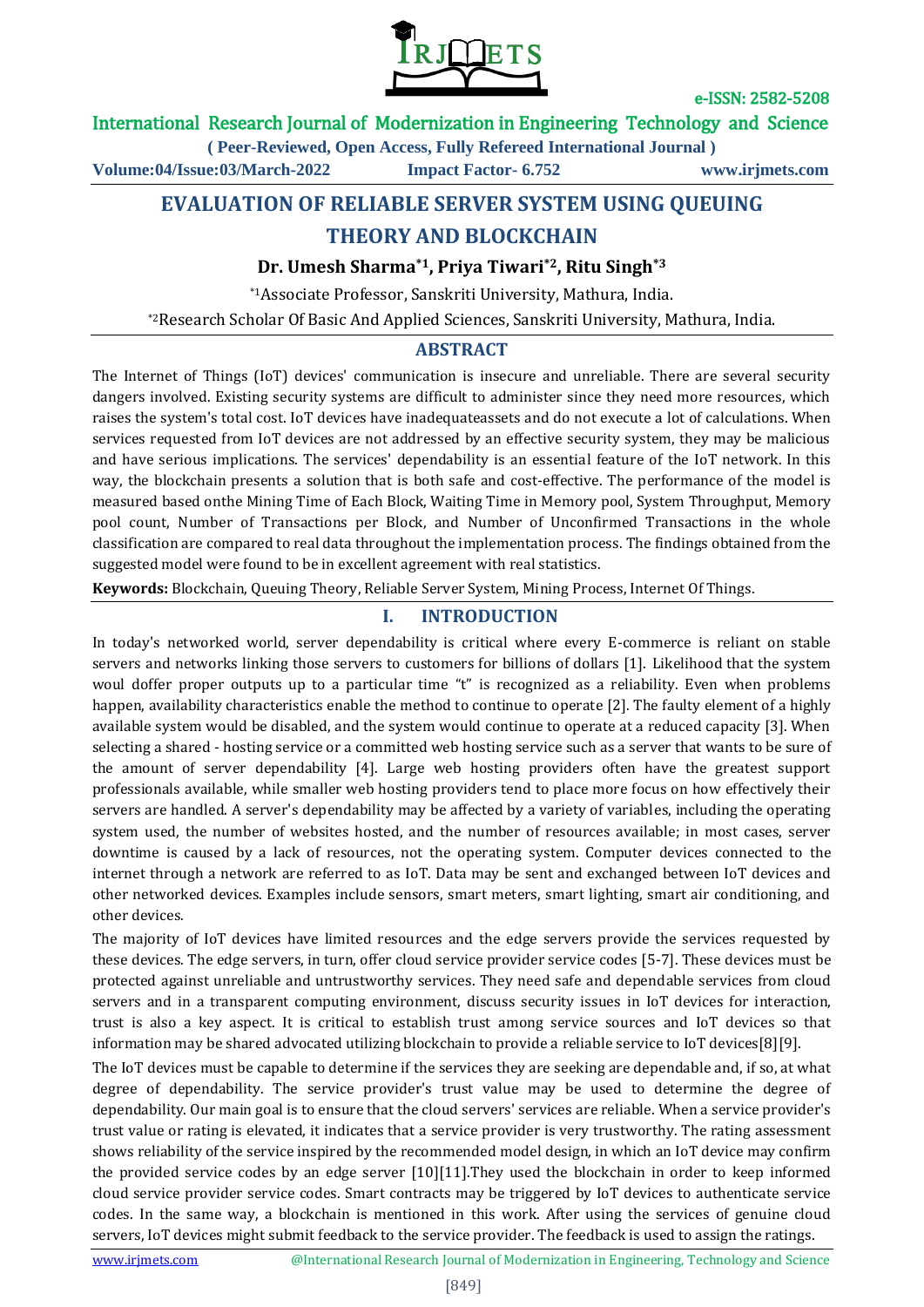

# International Research Journal of Modernization in Engineering Technology and Science

**( Peer-Reviewed, Open Access, Fully Refereed International Journal ) Volume:04/Issue:03/March-2022 Impact Factor- 6.752 www.irjmets.com**

A blockchain is used to store smart contracts with an aid of a smart contract, the feedback is kept on a blockchain, every service is rated in this manner, and each rating has a certain value. Similarly, IoT devices may decide whether or not to run the programs given by service providers depending on their ratings. Blockchain technology has an ability to overcome privacy and security issues [12][13]. Blockchain is the decentralized peer-to-peer system with the whole nodes linked. A blockchain's transactions are transparent and immune to tampering. The distributed ledger stores all of the transactions in a blockchain network and distributed ledger maintains track of all of a network's transactions. A transaction cannot be modified after it has been entered into a ledger. On the network, the smart contract manages the transmission of digital money and resources. A smart contract is the short software that is activated when a certain event happens.

#### **1.1. A framework of blockchain for reliable server system**

A blockchain-assisted architecture for multi-user data exchange that is safe and dependable. A data owner may easily allow or revoke the authorization of various users to access the encrypted data store. Blockchain is a decentralized infrastructure as well as a distributed computation and management paradigm for data. It had previously been applied to effectively trade and record digital currencies like DASH and Bitcoin. Its decentralization, openness, non-tampering capabilities, and traceability had all been shown. The consensus layer, excitation layer, intelligent contract layer network layer, data layer, and application layer make up the blockchain architecture, as represented in Figure 1. Data layer creates data blocks, performs encryption methods, and adds a timestamp to the data blocks from top to bottom [14]. The network layer runs a block exchange network in the same way as a normal P2P network does, with no centralized node in order to control network and every node equal and linked using the flat model. Each node in the network can produce new data blocks, validate them, and trade them. The excitation layer, consensus layer, and the smart contract layer are the middle three levels that establish the operating protocols for data block packing and transmission. Various common application contexts and instances are defined by the application layer [15].Transaction data is kept in a block and transmitted to a complete system during the block creation process. The block is linked to the major chain once the whole network nodes have validated the information, and the blockchain grows.



**Figure 1:** The framework of blockchain [15].

www.irimets.com <sup>@International Research Journal of Modernization in Engineering, Technology and Science</sup>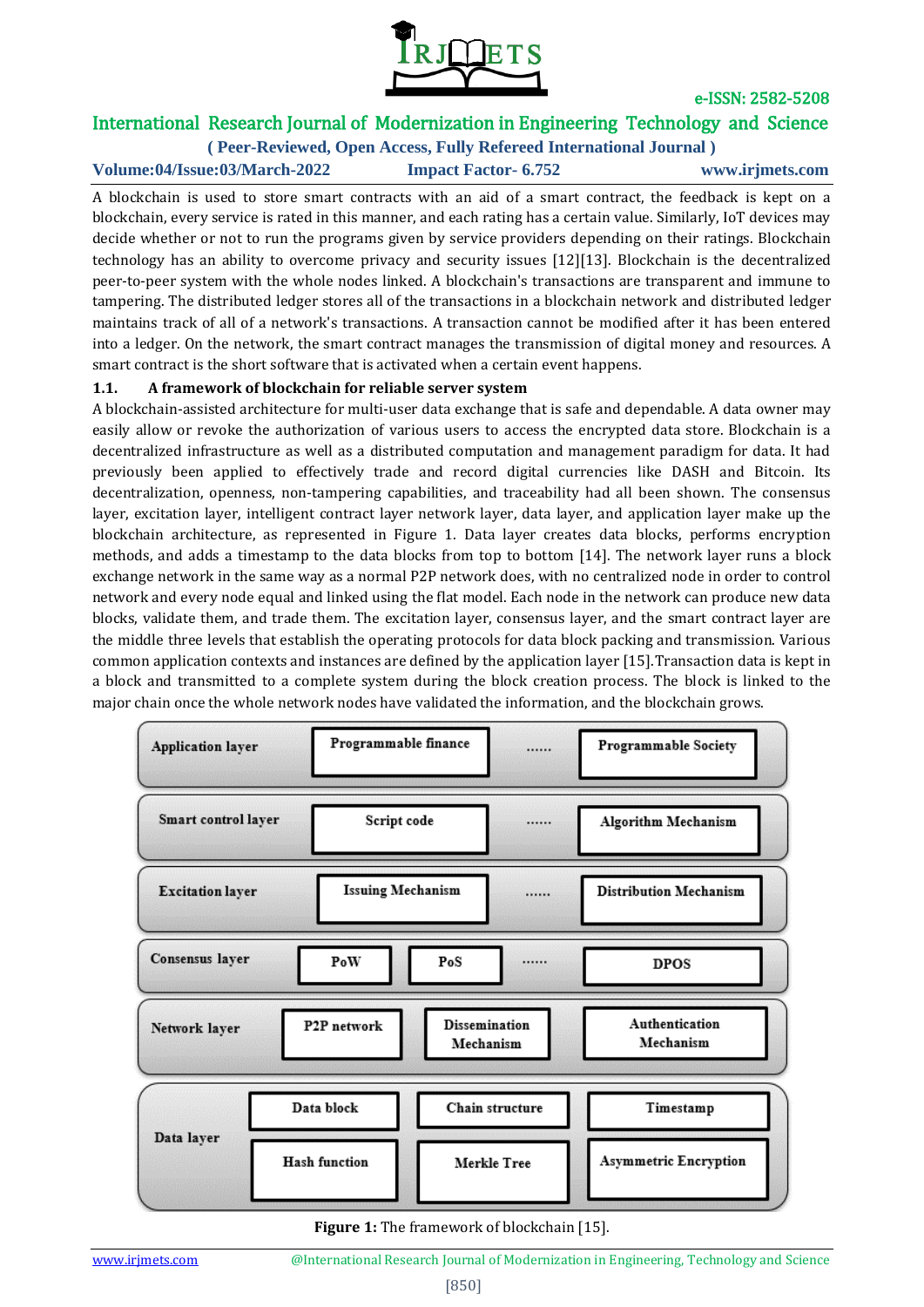

# International Research Journal of Modernization in Engineering Technology and Science

**( Peer-Reviewed, Open Access, Fully Refereed International Journal ) Volume:04/Issue:03/March-2022 Impact Factor- 6.752 www.irjmets.com**

#### **1.2. Queuing theory**

Queue theory is a branch of mathematics that has received a lot of attention in recent years. Queuing theory has functions in a mathematical model [16], computer applications [17], linear statistical inference [18], and engineering systems. The field of healthcare is where some of the most recent queuing theory research is being conducted. Various functions of queuing theory to improve the health care procedure. To improve the efficiency of communications operations, the authors use a variety of queues and queue networks in their article. Srivastava et al. [19] give in-depth research on utilization of the queuing theory in conjunction with a big data technology for data analysis optimization. Some academics have been applying queuing theory to optimize the Internet of Things network in recent years. Choi et al. propose an M|M|1 queue system in which the repository (server) is active while one caris moving [20]. The energy distribution and dynamic user scheduling issue arecreated by Zhui et al. as the stochastic optimization problem to decreasean overall network's total energy consumption while keeping all users' long-term rate needs in mind [21]. Chekired et al. suggest a hierarchical fog server deployment across several tiers at the network service layer in their paper. They show that the suggested hierarchical fog computing architecture is more efficient than the flat design [22] using probabilistic analysis models.

The memory pool of the blockchain is modeled using the M/M/1 paradigm. The arrivals are Poisson-Spread in this model, and the service time is exponentially supplied, even though there is only one serving station. The M/M/c model is applied to replicate the mining pool, which has more than one server. Across real life, miners collaborate in large networks to solve a single block problem. In our concept, a single block of Transactions is solved by numerous miners.

#### **1.3. Blockchain Queueing System**

Construct a novel blockchain queue based on a real-world blockchain background, where block creation and blockchain construction processes are defined as 2phases of batch services. When modeling a blockchain with a queueing system, it's vital to analyze the mining administration, which is linked to the consensus system, to build up the service process. Take transaction confirmation time, which is the sum of blockchain building periods and block generation, and that service time is split into 2phases: the first is caused by mining procedures, and the second is caused by network delay. A newly created block is verified during the blockgeneration stage by solving a computationally difficult issue using a cryptographic hash algorithm, which is known as mining; miners are a group of nodes that compete to discover the solution. The winner will get a reward consisting of specified values and fees from the block's transactions, as well as the right to add the new block to a blockchain. A block contains a directory of transactions as well as information such as the current block's timestamp, the recent block's timestamp, and a nonce field provided by the mining winner. As a consequence, the blockchain-building, and block generation processes, the 2phases of services are clearly understood by looking at the genuine background of blockchains, such as Bitcoin networks by Nakamoto [23], Bhaskar and Chuen [24], and blockchain by Zheng et al. [25], and Dinh et al. [26]. The mining operations are utilized to set up a two phases of services: block generation and blockchain-building processes, as illustrated in Figure 1, such that ablockchain system is represented as the Markovian batch service queue with the two separate assistance phases.

This paper is distributed into 4 sections, the 1st section contains the brief introduction of the paper, and 2nd section contains the related work of various authors. The 3rd section contains the research methodology and implementation results, and the final section contains the conclusion.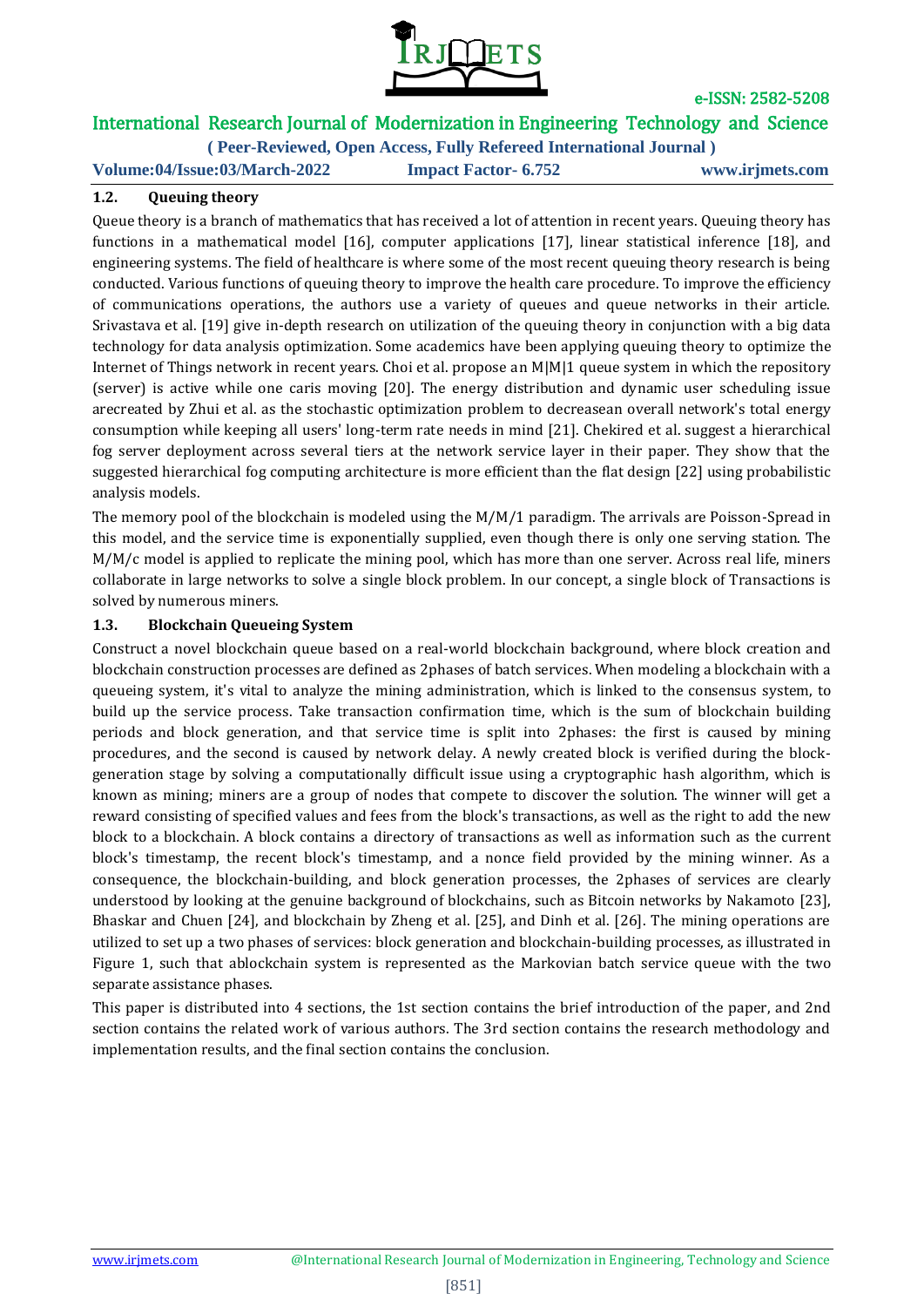



### **II. REVIEW OF LITERATURE**

There is various work given by the different authors which are given below:

Veselyet al. [27]stated that the Bitcoin network is built on a shared public ledger established as the blockchain. The blockchain is a record of all transactions that have taken place. They are permitted to figure out how much they have left in their Bitcoin wallets. New transactions may be verified and ensured they belong to the person who paid for them. The blockchain's integrity and chronological order are safeguarded via cryptography. A transaction is a value allocation among two Bitcoin wallets that are logged on the blockchain. The private key of a Bitcoin wallet is used to sign transactions and prove mathematically that they derived from the wallet's owner. The signature also prevents the transaction from being tampered with after it has been issued.

Vladyko et al. [28]stated that blockchain technology is rapidly evolving because of its capability and decentralization to provide secure, frictionless, and trustworthy information transfer and storage. An essential consideration when using blockchain technology is to examine how these technical processes affect network characteristics in order to forecast traffic behavior and assure needed value indicators including stability of public transmission network parts. Researchers should consider different methods for modeling complex systems, for example using a model system to study the network and its components, since full-scale research is time-taking and not practical.

Lianet al. [29] stated that blockchain has had a subversive impact on the flowering of all businesses, notably in the financial sector, due to its traits of tampering, trustlessness, and decentralization. The usage of blockchain technology in the business industry must be investigated. The financial industry is heavily influenced by stock, and the sequence of stock and blockchain is developing more popular. Several researchers have concentrated on forecasting stock value, but they have not adequately studied the interaction of time, value, and acquisition. Meanwhile, the Markov chain is utilized to discover the optimal solution for a resource scheduling model based on queuing. The technique suggested in the paper has the potential to dramatically improve system efficiency while also laying the groundwork for future scientific study on the securities industry's healthy and sustainable expansion.

Spirkinaet al. [30] stated that because of its decentralization and capacity to establish a secure, comprehensive swap and storage of data, blockchain technology is presently being actively explored. This technique is now being applied in a range of industries. Simultaneously, the task of evaluating the influence of this technology on network features in order to forecast network traffic behavior and guarantee the essential service quality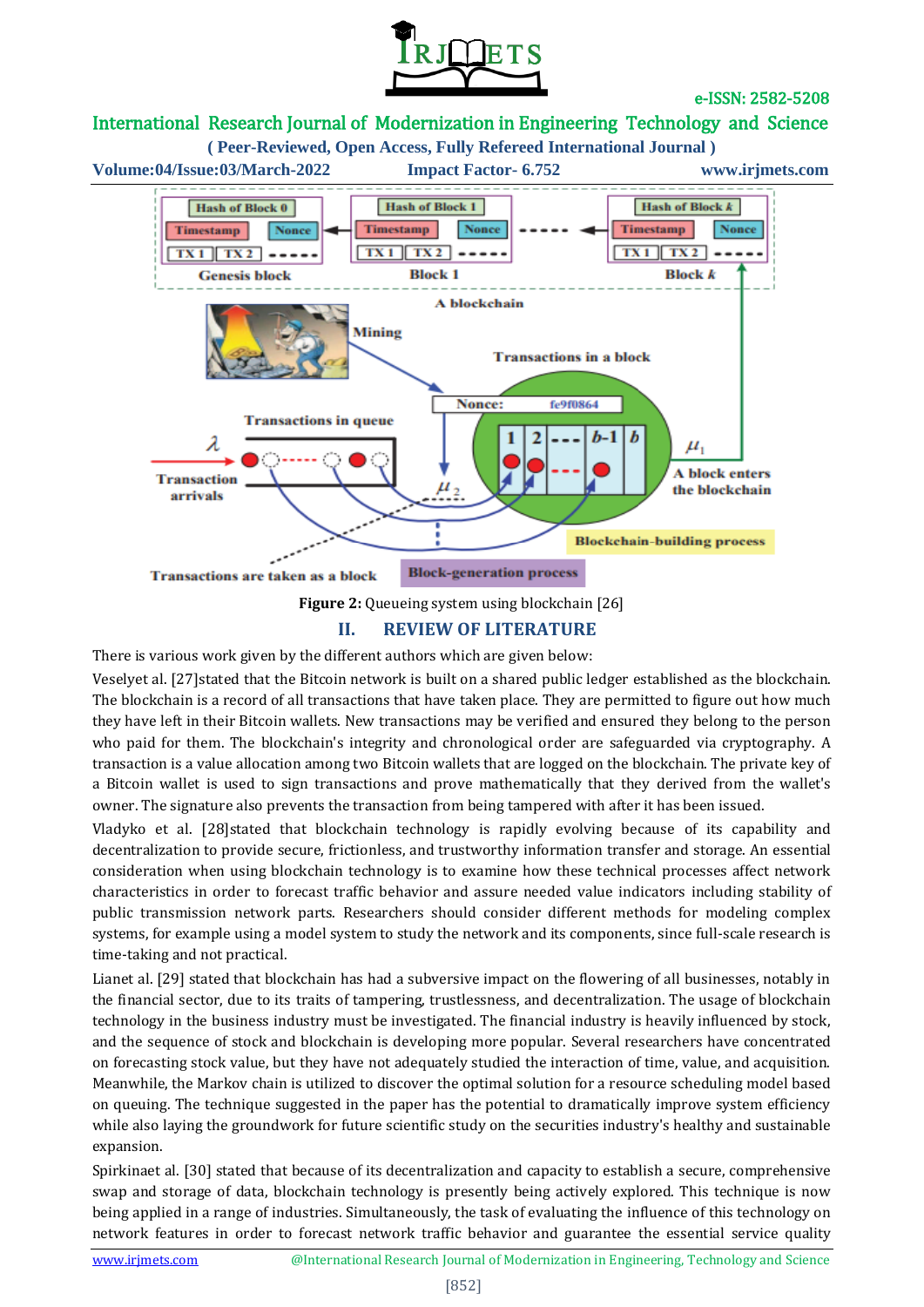

# International Research Journal of Modernization in Engineering Technology and Science

**( Peer-Reviewed, Open Access, Fully Refereed International Journal ) Volume:04/Issue:03/March-2022 Impact Factor- 6.752 www.irjmets.com**

indicators, among the constancy of a state of the communication system elements throughout an operation of distributed registry technology, arises. But examining and assessing the impact of technology in the full-scale test is time-consuming task that cannot constantly be completed; so, the authors suggest examining strategies for modeling these systems and, as a backup, employing any logic system.

Fan et al. [31]stated that it is widely believed that blockchain technology can revolutionize a variety of industries. It is critical to evaluate the usefulness of new blockchain platforms as they arise in a range of situations and applications. As a result of this investigation, the authors have categorized blockchain performance assessment into 2 key types: analytical modeling and empirical analysis. The empirical research analyses have several methods for evaluating blockchain technology, involving experimental analysis, monitoring, benchmarking, and computer simulations. Analytical modeling is used to examine stochastic models to evaluate the implementation of different blockchain consensus processes. To improve the performance of blockchain systems, the author compares and contrasts several assessment methods.

Ricciet al. [32] stated that the rising interest in crypto currencies, as well as the time it takes to complete transactions, is one of the issues preventing the widespread implementation of systems like Bitcoin. Bitcoin transactions are normally completed in a short amount of time (minutes), although they are still substantially greater than traditional credit card transactions. The author presents a structure that combines ML with the queueing theory model in order to determine which transactions would be verified and define the time it takes for authorized transactions to be confirmed. The suggested queueing theory model takes into consideration aspects like block activity time and transaction meantime. The model is parameterized for transactions that are approved within minutes.

Memonet al. [33]stated that blockchains have gotten plenty of attention from academics, engineers, & institutions in modern times, and their implementation has begun to revitalize a lot of applications, including efinance, e-healthcare, smart homes, the IoT, social security, logistics, and so on. The majority of studies on blockchains concentrate on their technical implementation, with minimal emphasis paid to the examination of theoretical elements of the structure; nevertheless, present work is confined to modeling the mining process primarily. The queuing theory-centered model for comprehending the operational and abstract features of a blockchain is provided. The author verify the suggested model by performing simulations for two months of transactions using the real data of two major crypto currencies, Bitcoin and Ethereum.

Raheelet al. [34]stated that for research groups and companies, combining blockchain with the IoT to create a safe, reliable, and resilient transmission platform is now of significant interest. However, determining the proper role of blockchain in existing IoT contexts with minimum implications is difficult. The authors of the paper advocate a dual fog-IoT architecture centered on blockchain, including3design filters for incoming applications at the entrance stage: Real-Time, Non-Real-Time, and Delay Tolerant Blockchain applications. The fog layer is divided into two clusters by the Dual Fog-IoT: Fog Cloud Cluster and Fog Mining Cluster. The suggested Dual Fog-IoT architecture is contrasted with the present IoT design, which is centered on centralized datacenters. The suggested paradigm, in addition to the inherent benefits of blockchain, reduces system loss rate and offloads the cloud datacenter with little changes to the current IoT ecosystem.

Liet al. [35] stated that the benefits of blockchain, which extend from crypto currencies to financial services, the IoT, the sharing economy, reputation systems, and public and social services, include decentralization, consistency, auditability, persistency, availability, anonymity, and accountability. Blockchain is the kind of a distributed ledger technology that employs a decentralized, trustworthy record of perfectly ordered transactions. It isn't only a side effect of Bitcoin money systems. Basic theory, such as mathematical models for mining management and consensus mechanisms, as well as performance analysis and optimization of blockchain systems, is becoming more relevant, according to the blockchain literature.

Kawaseet al. [36] stated that the commonly known confirmation of a user-issued transaction takes longer than a standard block-generation period of 10 minutes in Bitcoin. The author provides queueing model with the batch service and broad input to better detect stochastic character of a transaction confirmation process. Furthermore, the author believes that transaction inter-arrival durations are identically distributed, independent and understands a common allocation in queueing model, and that queued transactions are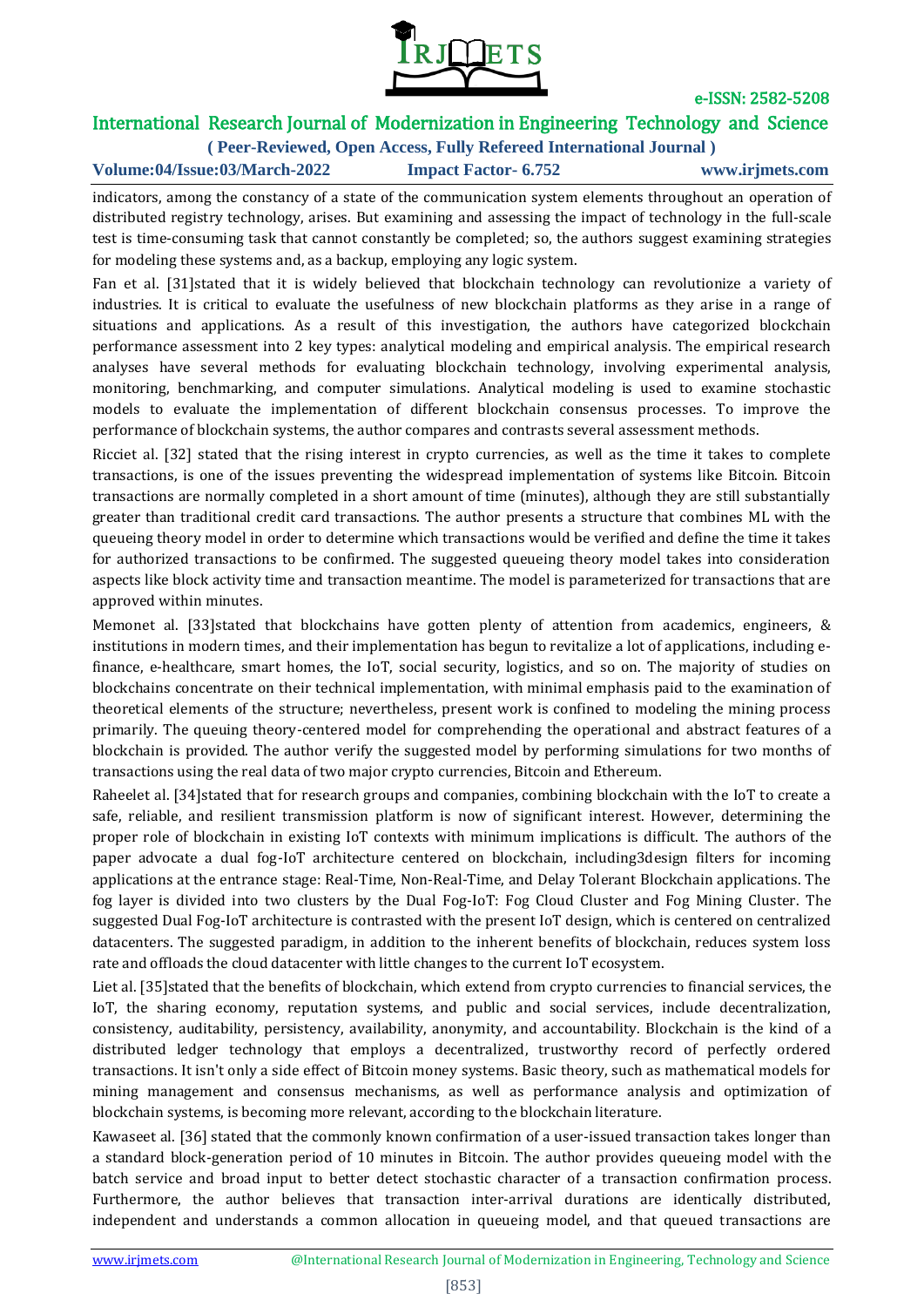

# International Research Journal of Modernization in Engineering Technology and Science

**( Peer-Reviewed, Open Access, Fully Refereed International Journal )**

**Volume:04/Issue:03/March-2022 Impact Factor- 6.752 www.irjmets.com**

executed in batches. A matrix analytic approach is applied to estimate the mean transaction-confirmation time and steady-state distribution, and the system state is defined as the number of transactions in queue shortly before the transaction arrives. Table 1 illustrates the summary of the above work.

| S.no. | <b>Author</b>        | Year | <b>Outcomes</b>                                                                                                                                                                                                                                    |
|-------|----------------------|------|----------------------------------------------------------------------------------------------------------------------------------------------------------------------------------------------------------------------------------------------------|
| 1.    | Vesely et al. [27]   | 2021 | The blockchain's integrity and chronological order are<br>safeguarded via cryptography. A transaction is a value<br>allocation among two Bitcoin wallets that are logged on<br>the blockchain.                                                     |
| 2.    | Vladyko et al. [28]  | 2021 | Blockchain technology is to examine how these<br>technical processes affect network characteristics in<br>order to forecast traffic behavior and assure needed<br>value indicators including stability of public<br>transmission network parts.    |
| 3.    | Lian et al. $[29]$   | 2020 | The technique hasthe potential to dramatically improve<br>system efficiency while also laying the groundwork for<br>future scientific study on the securities industry's<br>healthy and sustainable expansion.                                     |
| 4.    | Spirkina et al. [30] | 2020 | The task of evaluating the influence of this technology<br>on network features in order to forecast network traffic<br>behavior and guarantee the essential service quality<br>indicators.                                                         |
| 5.    | Fan et al. [31]      | 2020 | To improve the performance of blockchain systems, the<br>author compares and contrasts several assessment<br>methods.                                                                                                                              |
| 6.    | Ricci et al. [32]    | 2019 | The model is parameterized for transactions that are<br>approved within minutes.                                                                                                                                                                   |
| 7.    | Memon et al. [33]    | 2019 | Performing simulations for two months of transactions<br>using the real data of two major crypto currencies,<br>Bitcoin and Ethereum.                                                                                                              |
| 8.    | Raheel et al. [34]   | 2019 | Reduces system loss rate and offloads the cloud<br>datacenter with little changes to the current IoT<br>ecosystem.                                                                                                                                 |
| 9.    | Li et al. [35]       | 2018 | Blockchain is the kind of distributed ledger technology<br>that employs a decentralized, trustworthy record of<br>perfectly ordered transactions. It isn't only a side effect<br>of Bitcoin money systems.                                         |
| 10.   | Kawase et al. [36]   | 2018 | A matrix analytic approach is applied to estimate the<br>mean transaction-confirmation time and steady-state<br>distribution, and the system state is described as the<br>number of transactions in queue shortly before a<br>transaction arrives. |

# **Table 1:** Summary of Related Work

### **III. BACKGROUND STUDY**

Researchers, engineers, and institutions have been paying close attention to blockchains, and their implementation has begun to revitalize a wide range of applications, including e-finance, e-healthcare, smart homes, the IoT, social security, logistics, and so on. The majority of studies on blockchains concentrate on their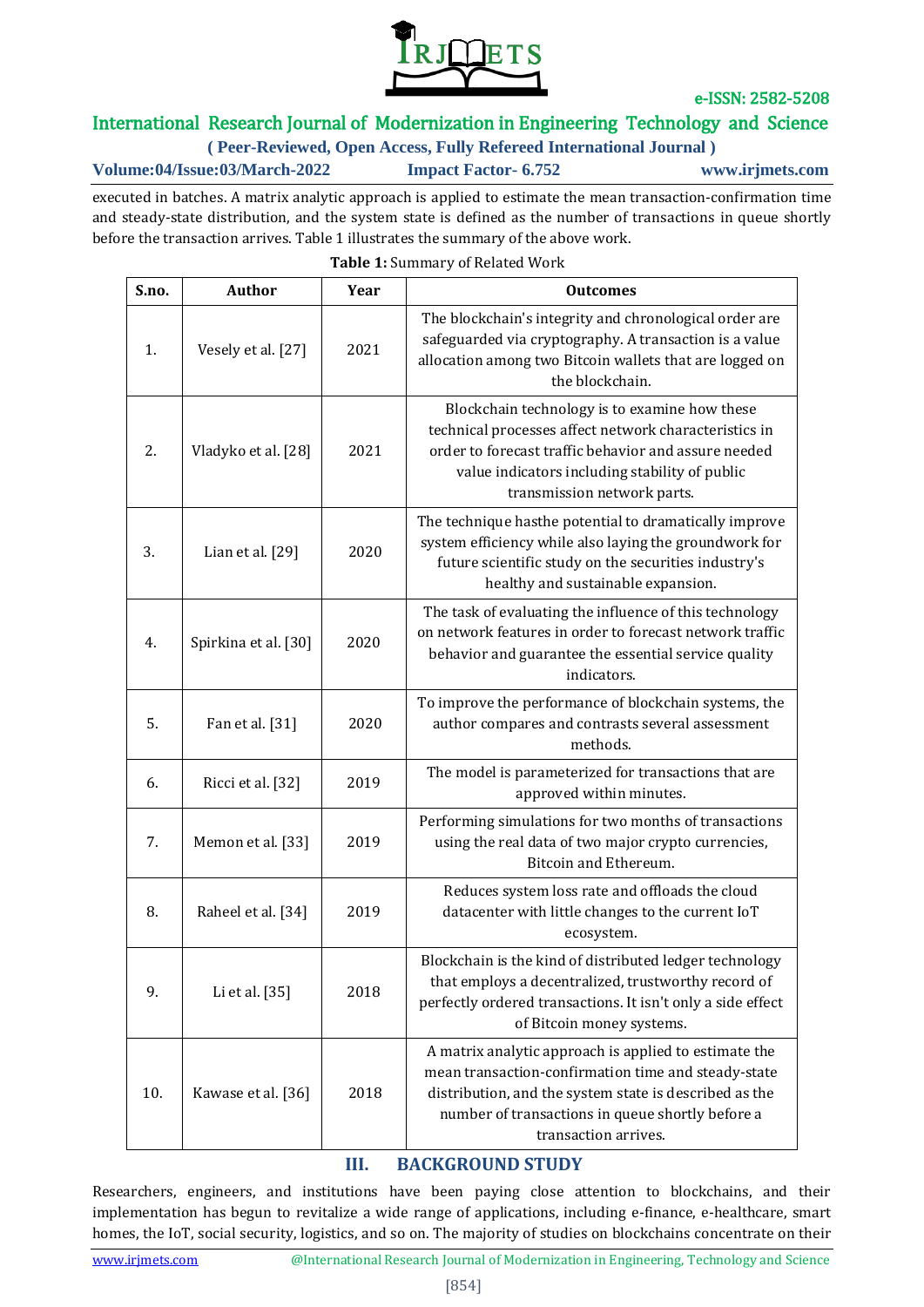

# International Research Journal of Modernization in Engineering Technology and Science

**( Peer-Reviewed, Open Access, Fully Refereed International Journal ) Volume:04/Issue:03/March-2022 Impact Factor- 6.752 www.irjmets.com**

technical implementation, with minimal emphasis paid to the examination of theoretical elements of the system; nevertheless, present work is confined to modeling the mining process primarily. The queuing theoryestablished model for comprehending the operational and the theoretical features of the blockchain is provided in this research. The author verify the suggested model by performing simulations for two months of transactions using the real data of two major crypto currencies, Ethereum and Bitcoin. Blockchains are still understudied concerning theoretical modeling in the study [33].

### **IV. PROBLEM FORMULATION**

The number of Internet apps that are availability-critical is rapidly rising. The Internet Engineering Task Force (IETF) has established Reliable Server Pooling (RSerPool) as a new benchmark for the common server redundancy and the session failover architecture to facilitate creation and operation of such applications. The need of the hour in a dependable server system is to provide an authenticated and secure system with service availability. The suggested work is based on a study of the server system, which is prone to failures and repairs. The study is carried out by permitting the assessment of the steady-state server system. Because the server accumulates a large quantity of data, adequate tracking for each module must be maintained. When the module is correctly monitored, there should be a single system that keeps track of the data and analyses the module's performance in comparison to the steady-state. Because it is a fundamental necessity to monitor the modules in the server using reliable queuing theory, the suggested technique uses queuing theory to examine the system's performance. After the tracking is completed, blockchain technology is utilized to maintain track of the mining pool's records and to identify any anomalous modules or behavior that might disrupt the server's stable state.

### **V. RESEARCH METHODOLOGY**

In the proposed methodology the steady-state of the server is examined using the queuing theory and the blockchain. Initially, the working behavior of the module is tracked using the queuing theory. After that, the module status and performance are recorded with the help of blockchain blocks. After this ,if the module failure occurs then the mining pool gets the module information, performs distributed mining and finally, the blockchain network receives the outcomes reassemble them for a working state. And if no module failures found keep up with the iterations as in regular working. The overall of working is explained in Figure 3 and steps are described below:



#### **Figure 3:** Proposed Methodology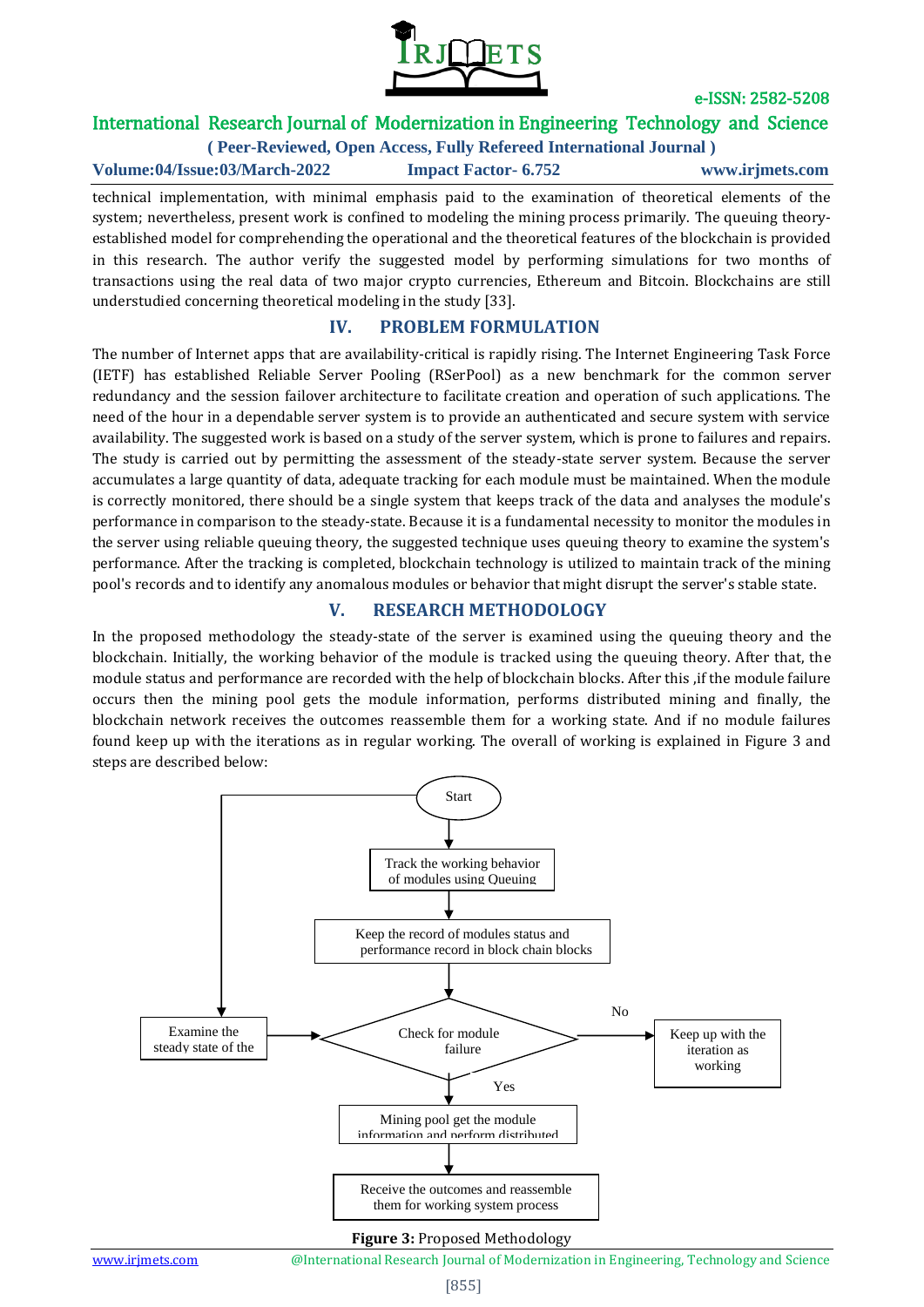

# International Research Journal of Modernization in Engineering Technology and Science

**( Peer-Reviewed, Open Access, Fully Refereed International Journal )**

**Volume:04/Issue:03/March-2022 Impact Factor- 6.752 www.irjmets.com**

**Step 1:** Initially the steady-state of the system is examined by the queuing theory and the blockchain. To comprehend the functional and theoretical elements of the blockchain, a queuing theory-based model is developed.

**Step 2:** In this step blockchain blocks are used to keep the record of the module's status and performance .A block is made up of a list of some or all of the most recent Bitcoin transactions that haven't been recorded in any earlier blocks. As a consequence, a block resembles a page in a ledger or book of records. When a block in the blockchain is 'completed,' it creates a place for the next block in the chain to be created.

**Step 3:** After storing the performance output of the module in blocks there is a check for module failure. If there is no failure occurs, then keep up with the iteration as working.

**Step 5:** The mining pool is a collection of the miners; Mining Network = "[A, B, C, D, E], where A = [a1, a2, a3, a4, a5, a6, a7, a8, a9, a10, a11, a12, a13, a14, a15, a16, a17, a18, a19, a20, a21, a22, a23", The M/M/c model is used in order to simulate the mining pool. Finally, mining pool gets the module information and performs distributed mining then reassemble them for the working system process.

### **VI. IMPLEMENTATION AND RESULTS**

This section of the paper contains implementation done using the proposed methodology and based on the proposed methodology implementation results are described.

#### **4.1 Tools Used**

For implementation work, MATLAB is used for and its description is given below in detail:

#### **4.2 MATLAB**

MATLAB is a scientific computer system with an interactive programming environment. For data analysis, problem-solving, experimentation, and algorithm creation, MATLAB is widely utilized in many technical domains. MATLAB-based discipline-specific software, arranged into libraries of functions called toolboxes, is also frequently used. MATLAB is widely used in technical education as the foundation for computational laboratory work; more than 1000 textbooks utilize MATLAB as a teaching tool. MathWorks, based in Natick, Massachusetts, produces MATLAB. Following are the results implemented to support the proposed work.

#### **Result 1:**

Figure 4 depicts the number of transactions per block under Bitcoin's ideal theoretical assumptions, where the number of transactions per block must not go beyond 1 MB and there are 2100 Tx/blocks. However, the pattern indicates that the system turns stable and gives 2100 for the balance of the created blocks after the initial block with 1400 transactions. I computed the number of blocks using the algorithm below [37]:



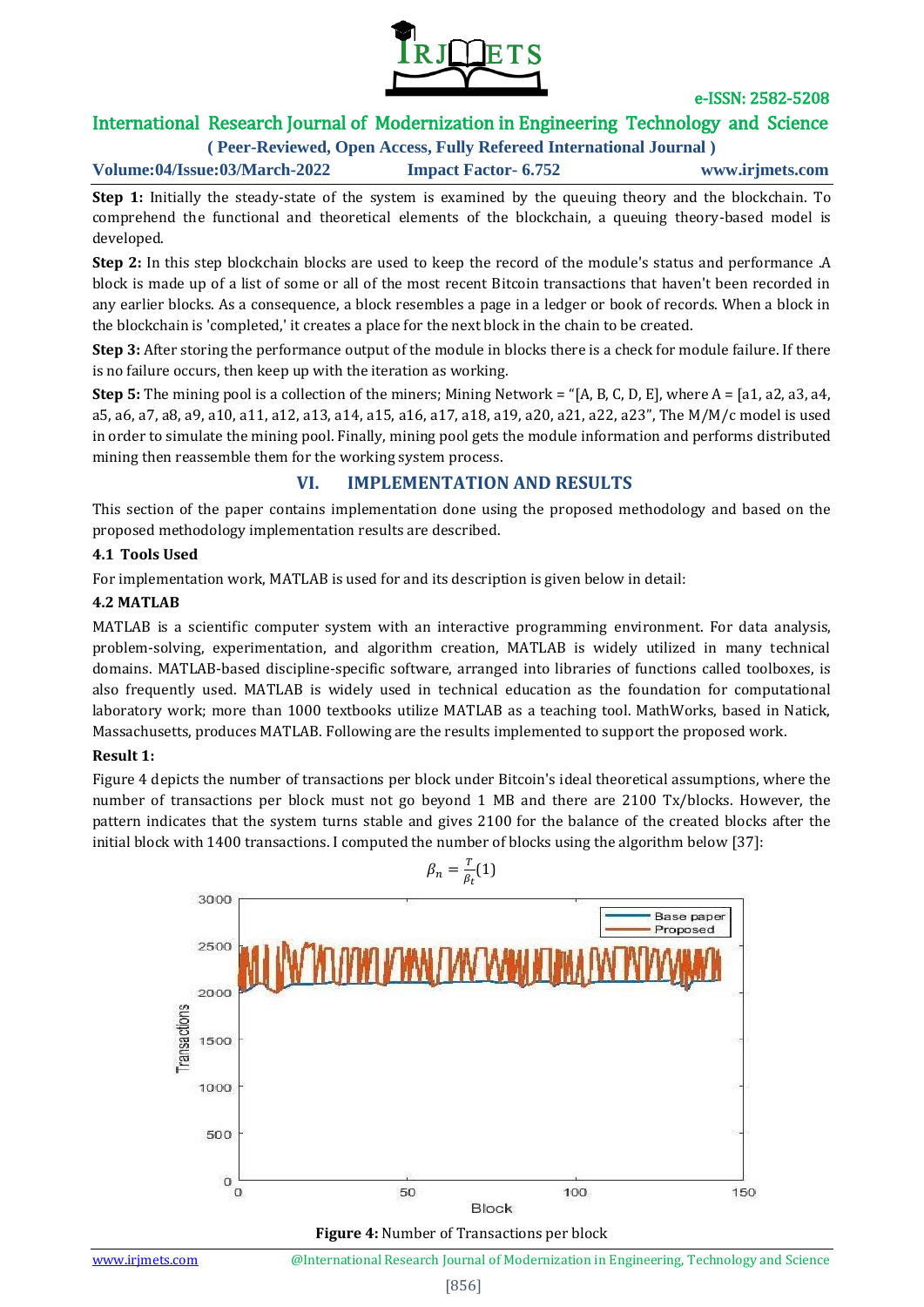

### International Research Journal of Modernization in Engineering Technology and Science

**( Peer-Reviewed, Open Access, Fully Refereed International Journal )**

**Volume:04/Issue:03/March-2022 Impact Factor- 6.752 www.irjmets.com**

Where  $\beta_n$  is the number of blocks, T is the total time and  $\beta_t$  is block-mining time. **Result 2:**



**Figure 5:** Mining Time of Each Block

Figure 5 depicts the mining time for each block; a miner should find a block in around 10 minutes (or 600s). However, in real life, this time constraint cannot be obeyed perfectly; mining durations vary, and each block has a varied difficulty level.

#### **Result 3:**

When comparing Bitcoin to Visa and other payment systems, Figure 6 illustrates the average number of transactions per second. The number of confirmed transactions per second per block, or system throughput, is the generally assessed metric. The average number of confirmed transactions per second per block, or the time it takes to mine a transaction effectively, is shown in this graph.



**Figure 6:** Average Number of Transactions Per second

#### **Result 4:**

The number of arrivals to the system is a bit greater than those examined at the mining station, as seen in Figure 7. If the number of transactions comes to the system, the transactions will begin to accumulate in the Memory pool at some time.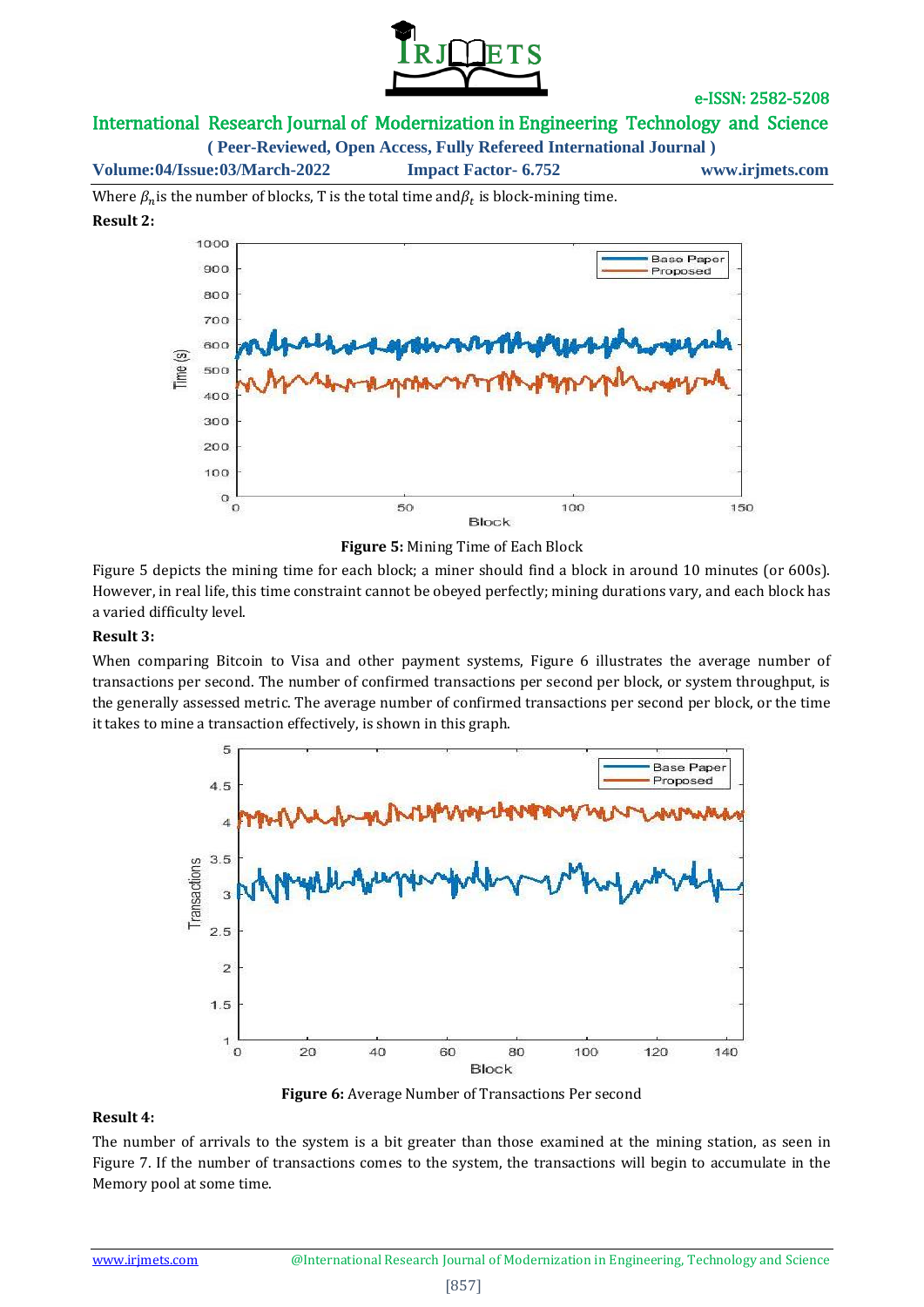

## International Research Journal of Modernization in Engineering Technology and Science



#### **Result 5:**

Figure 8 depicts the memory pool waiting time. Each transaction entering the Bitcoin system must wait a certain amount of time before being picked through every miner. And when the memory count rises, the time it takes for a miner to choose transactions climbs as well.



**Figure 8:** Waiting Time in Memorypool

#### **Result 6:**

The amount of unconfirmed transactions in the complete system is shown in Figure 9. The number of transactions arriving per day is volatile; at one point, there might be a huge number of transactions flowing into the network, but the number of arrivals the next moment could be lower than usual. As a result, user transaction requests are not stable, and system capacity and processing time are constrained, requiring the system to react in a certain and specified manner.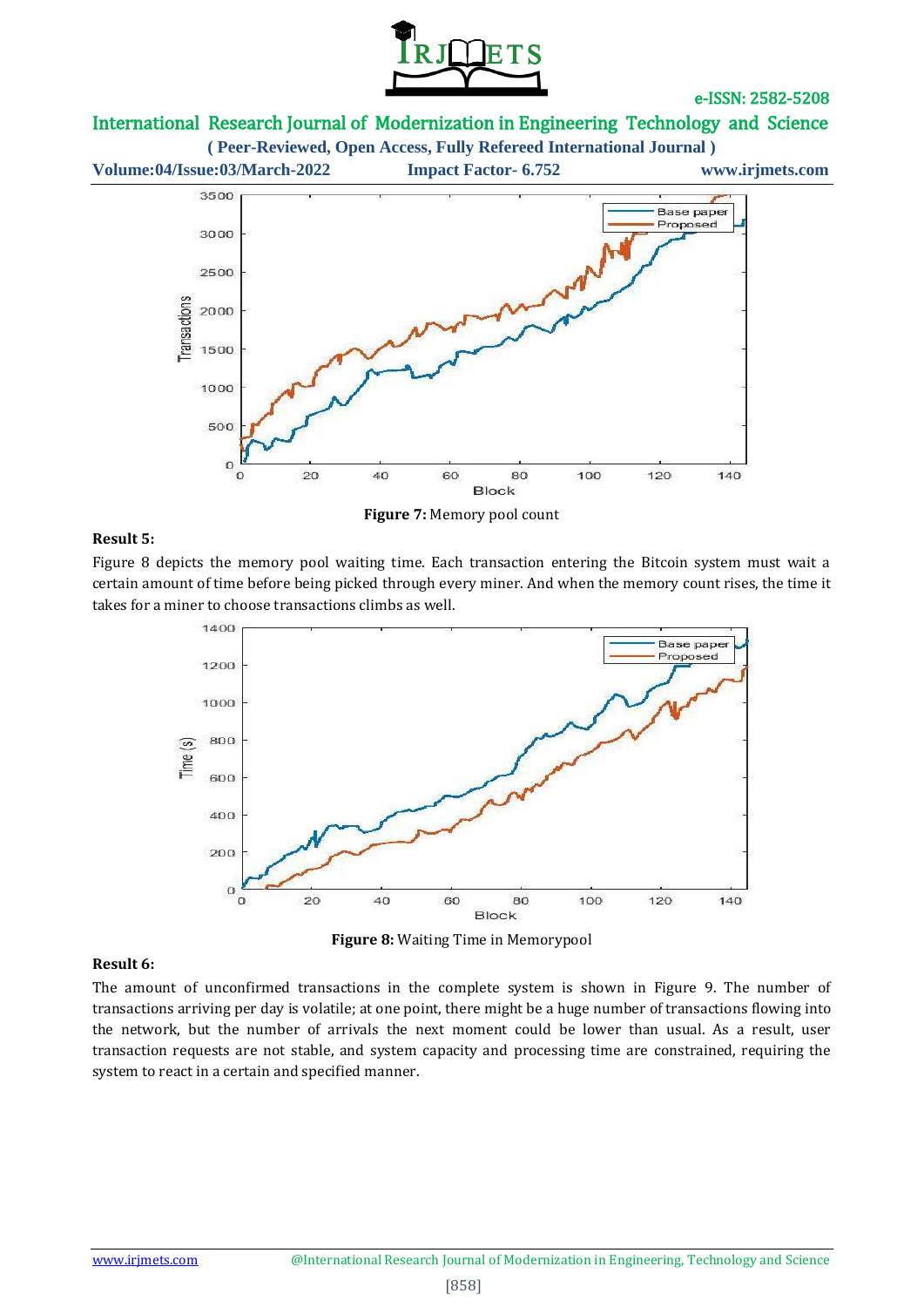

## International Research Journal of Modernization in Engineering Technology and Science





### **VII. CONCLUSION**

As blockchain has grown in popularity, its performance issues (such as poor throughput and excessive latency) have become increasingly essential. Many changes have been suggested to address these concerns, ranging from system-level optimization to more effective consent techniques. Though, in order to show their performance benefits, such blockchain alterations must be assessed in a meaningful way. The suggested architecture is built using a set of fork-join for batch creation, a Memory Pool of one M/M/1 queue, and a Mining Pool of one M/M/c queue. The proposed model is a modest but effective way to expose a variety of important indices, including memory-pool count, the mining time of all block system transactions/throughput per second, the number of transactions per block memory-pool waiting time, and the number of unconfirmed transactions in the complete network. Resolving these issues and evaluating multiple blockchain systems in large-scale and real-time contexts are two future research priorities.

#### **VIII. REFERENCES**

- [1] Guenter, Brian, Navendu Jain, and Charles Williams. "Managing cost, performance, and reliability tradeoffs for energy-aware server provisioning." In 2011 Proceedings IEEE INFOCOM, pp. 1332-1340. IEEE, 2011.
- [2] Chen, Wu-Lin, and Kuo-Hsiung Wang. "Reliability analysis of a retrial machine repair problem with warm standbys and a single server with N-policy." Reliability Engineering & System Safety 180 (2018): 476-486.
- [3] Liu, Kangkai, LinhanGuo, Yu Wang, and Xianyu Chen. "Timely Reliability Analysis of Virtual Machines Considering Migration and Recovery in an Edge Server." Sensors 21, no. 1 (2021): 93.
- [4] Ushakumari, P. V. "On a two-server reliability system with one-server idle below a threshold." International Journal of Mathematics in Operational Research 18, no. 4 (2021): 528-544.
- [5] Karimzadeh-Farshbafan, Mohammad, Vahid Shah-Mansouri, and DusitNiyato. "Reliability aware service placement using a viterbi-based algorithm." IEEE Transactions on Network and Service Management 17, no. 1 (2019): 622-636.
- [6] Sehgal, Anuj, Vladislav Perelman, SiarheiKuryla, and JurgenSchonwalder. "Management of resource constrained devices in the internet of things." IEEE Communications Magazine 50, no. 12 (2012): 144- 149.
- [7] Xu, Yang, Guojun Wang, Jidian Yang, Ju Ren, Yaoxue Zhang, and Cheng Zhang. "Towards secure network computing services for lightweight clients using blockchain." Wireless Communications and Mobile Computing 2018 (2018).
- [8] Wang, Guojun, Qin Liu, Yang Xiang, and Jianer Chen. "Security from the transparent computing aspect." In 2014 International Conference on Computing, Networking and Communications (ICNC), pp. 216- 220. IEEE, 2014.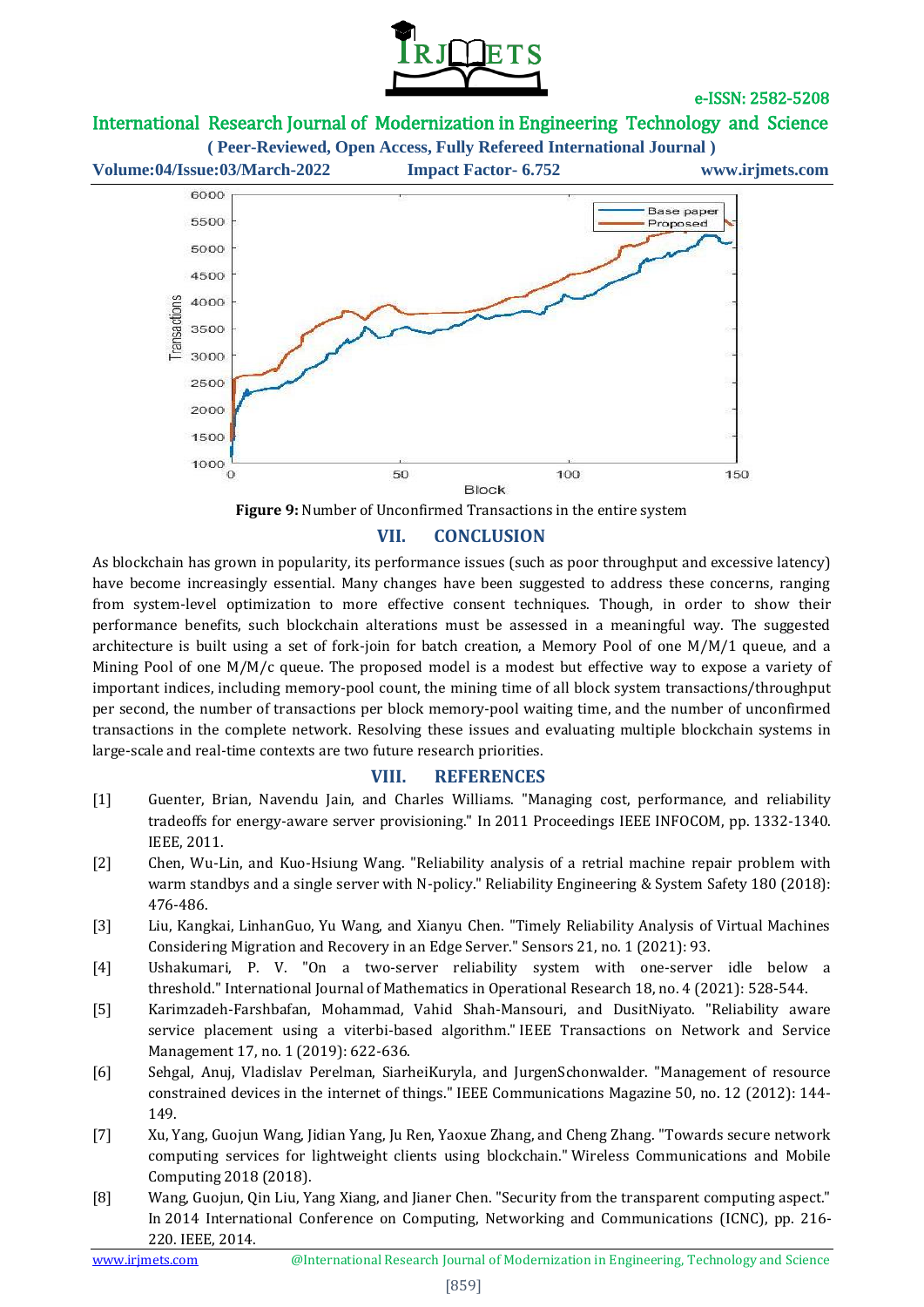

# International Research Journal of Modernization in Engineering Technology and Science

**( Peer-Reviewed, Open Access, Fully Refereed International Journal )**

### **Volume:04/Issue:03/March-2022 Impact Factor- 6.752 www.irjmets.com**

- [9] Yang, Zhe, Kan Yang, Lei Lei, Kan Zheng, and Victor CM Leung. "Blockchain-based decentralized trust management in vehicular networks." IEEE Internet of Things Journal 6, no. 2 (2018): 1495-1505. [10] Li, Xiaoqi, Peng Jiang, Ting Chen, Xiapu Luo, and Qiaoyan Wen. "A survey on the security of blockchain systems." Future Generation Computer Systems 107 (2020): 841-853. [11] Christidis, Konstantinos, and Michael Devetsikiotis. "Blockchains and smart contracts for the internet of things." Ieee Access 4 (2016): 2292-2303. [12] Singh, Madhusudan, and Shiho Kim. "Branch based blockchain technology in intelligent vehicle." Computer Networks 145 (2018): 219-231. [13] Rehman, Mubariz, Zahoor Ali Khan, Muhammad Umar Javed, Muhammad ZohaibIftikhar, Usman Majeed, Imam Bux, and Nadeem Javaid. "A Blockchain Based Distributed Vehicular Network Architecture for Smart Cities." In AINA Workshops, pp. 320-331. 2020. [14] Dong, Liu, Sheng Wanxing, Wang Yun, Lu Yi-Ming, and Sun Chen. "Key technologies and trends of cyber physical system for power grid [J]." In Proceedings of the CSEE, vol. 35, no. 14, pp. 3522-3531. 2015. [15] Yang, Ting, Feng Zhai, Jialin Liu, Meng Wang, and Haibo Pen. "Self-organized cyber physical power system blockchain architecture and protocol." International Journal of Distributed Sensor Networks 14, no. 10 (2018): 1550147718803311. [16] Meng, Tianhui, Xiaofan Li, Sha Zhang, and Yubin Zhao. "A hybrid secure scheme for wireless sensor networks against timing attacks using continuous-time Markov chain and queueing model." Sensors 16, no. 10 (2016): 1606. [ [17] Zhang, Jie, Guangjie Han, and Yujie Qian. "Queuing theory based co-channel interference analysis approach for high-density wireless local area networks." Sensors 16, no. 9 (2016): 1348. [18] Marin, Andrea, Sabina Rossi, and Matteo Sottana. "Biased processor sharing in fork-join queues." In International Conference on Quantitative Evaluation of Systems, pp. 273-288. Springer, Cham, 2018. [19] Srivastava, Riktesh. "Exploration of in-memory computing for big data analytics using queuing theory." In Proceedings of the 2nd International Conference on High Performance Compilation, Computing and Communications, pp. 11-16. 2018. [20] Choi, Chang-Sik, François Baccelli, and Gustavo de Veciana. "Densification leveraging mobility: An IoT architecture based on mesh networking and vehicles." In Proceedings of the Eighteenth ACM International Symposium on Mobile Ad Hoc Networking and Computing, pp. 71-80. 2018. [21] Zhai, Daosen, Ruonan Zhang, Lin Cai, Bin Li, and Yi Jiang. "Energy-efficient user scheduling and power allocation for NOMA-based wireless networks with massive IoT devices." IEEE Internet of Things Journal 5, no. 3 (2018): 1857-1868. [22] Chekired, DjabirAbdeldjalil, LyesKhoukhi, and Hussein T. Mouftah. "Industrial IoT data scheduling based on hierarchical fog computing: A key for enabling smart factory." IEEE Transactions on Industrial Informatics 14, no. 10 (2018): 4590-4602. [23] Nakamoto, Satoshi. "Bitcoin: A peer-to-peer electronic cash system." Decentralized Business Review (2008): 21260. [24] Bhaskar, Nirupama Devi, and David LEE KuoChuen. "Bitcoin mining technology." In Handbook of digital currency, pp. 45-65. Academic Press, 2015. [25] Zheng, Zibin, ShaoanXie, Hongning Dai, Xiangping Chen, and Huaimin Wang. "An overview of blockchain technology: Architecture, consensus, and future trends." In 2017 IEEE international congress on big data (BigData congress), pp. 557-564. IEEE, 2017. [26] Dinh, Tien Tuan Anh, Rui Liu, Meihui Zhang, Gang Chen, Beng Chin Ooi, and Ji Wang. "Untangling blockchain: A data processing view of blockchain systems." IEEE transactions on knowledge and data engineering 30, no. 7 (2018): 1366-1385. [27] Vesely, P., S. Skoda, I. Kolomiiets, B. Stöberl, and T. Klynina. "Bitcoin: A Queuing Analytical Approach." In CEUR Workshop Proceedings, pp. 173-180. 2021.
- [28] Vladyko, Andrei, Anastasia Spirkina, and VasiliyElagin. "Towards Practical Applications in Modeling Blockchain System." Future Internet 13, no. 5 (2021): 125.